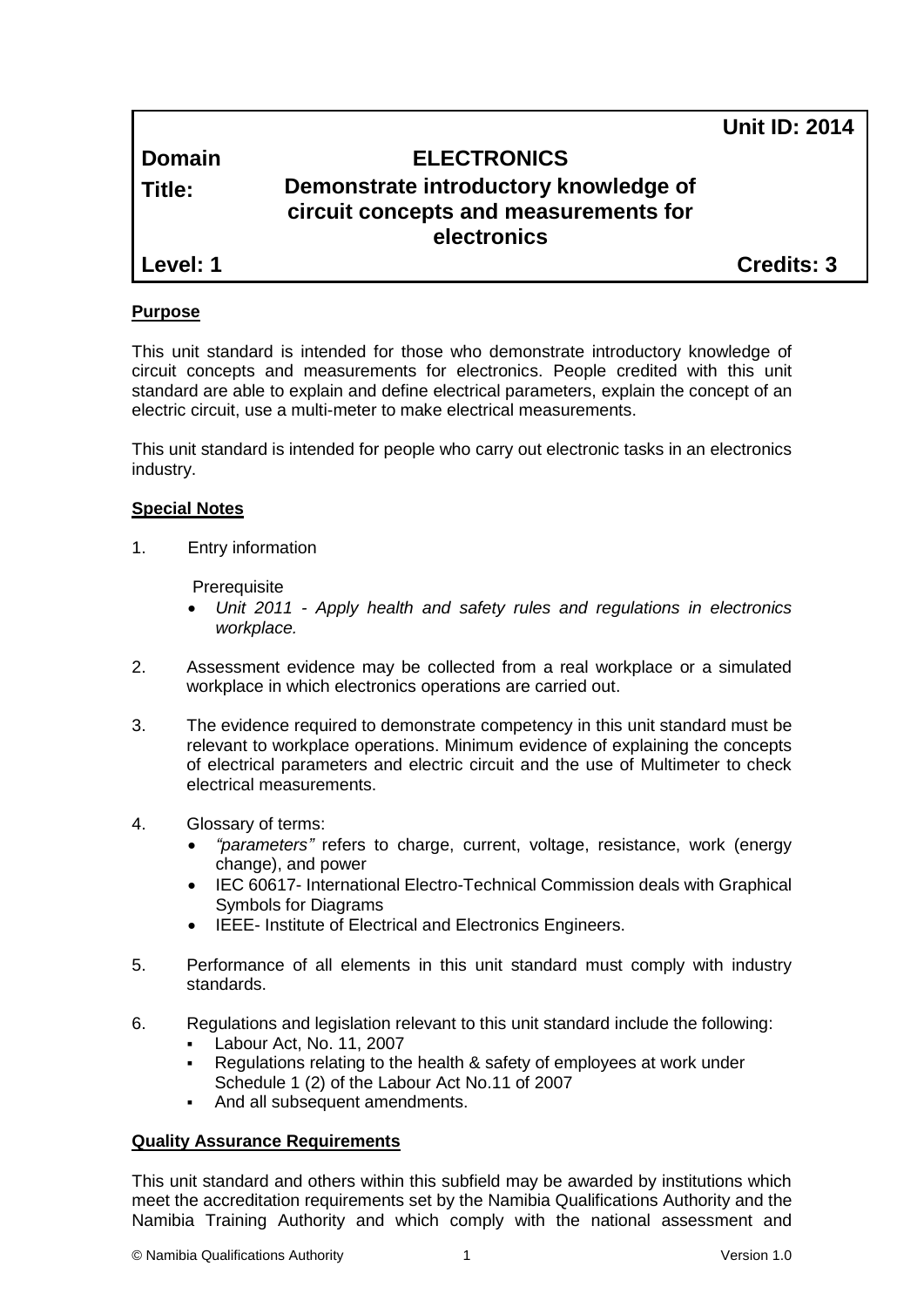moderation requirements. Details of specific accreditation requirements and the national assessment arrangements are available from the Namibia Qualifications Authority and the Namibia Training Authority on [www.nta.com.na.](http://www.nta.com.na/)

## **Elements and Performance Criteria**

## **Element 1: Explain and define electrical parameters**

### **Performance Criteria**

- 1.1 Electric charge is explained in terms of electrons and examples of charged bodies are given.
- 1.2 Electric current is defined in terms of electric charge and time, and the units stated.
- 1.3 Potential Difference (P.D.) or voltage is defined in terms of energy and charge, and the units stated.
- 1.4 Ohm's Law is stated with units, and the effect of a change in one quantity or two.
- 1.5 Power is calculated in terms of work done in unit time and in terms of heat dissipated in a resistance.

#### . **Element 2: Explain the concept of an electric circuit**

#### **Performance Criteria**

- 2.1 Connection of battery, wires, insulation, and resistances to form a circuit is explained in the context of flow of charge, voltage, current, and power.
- 2.2 Conventional and electronic directions of current flow are explained.
- 2.3 Voltage levels are indicated on a diagram of the circuit.

#### **Element 3: Use a multi-meter to make electrical measurements**

#### **Range**

Multi-meter includes digital or analogue Measurements refers to voltage, current, resistance

#### **Performance Criteria**

- 3.1 Precautions in the use of the instrument are described with respect to personal safety, damage to the instrument, damage to the circuit being measured, and battery life.
- 3.2 Purpose and operation of different meter ranges are explained, with reference to measurement accuracy.
- 3.3 Measurements state quantity and units, and a use optimum meter range is explained.
- 3.4 Use of the instrument to check electrical continuity is demonstrated.